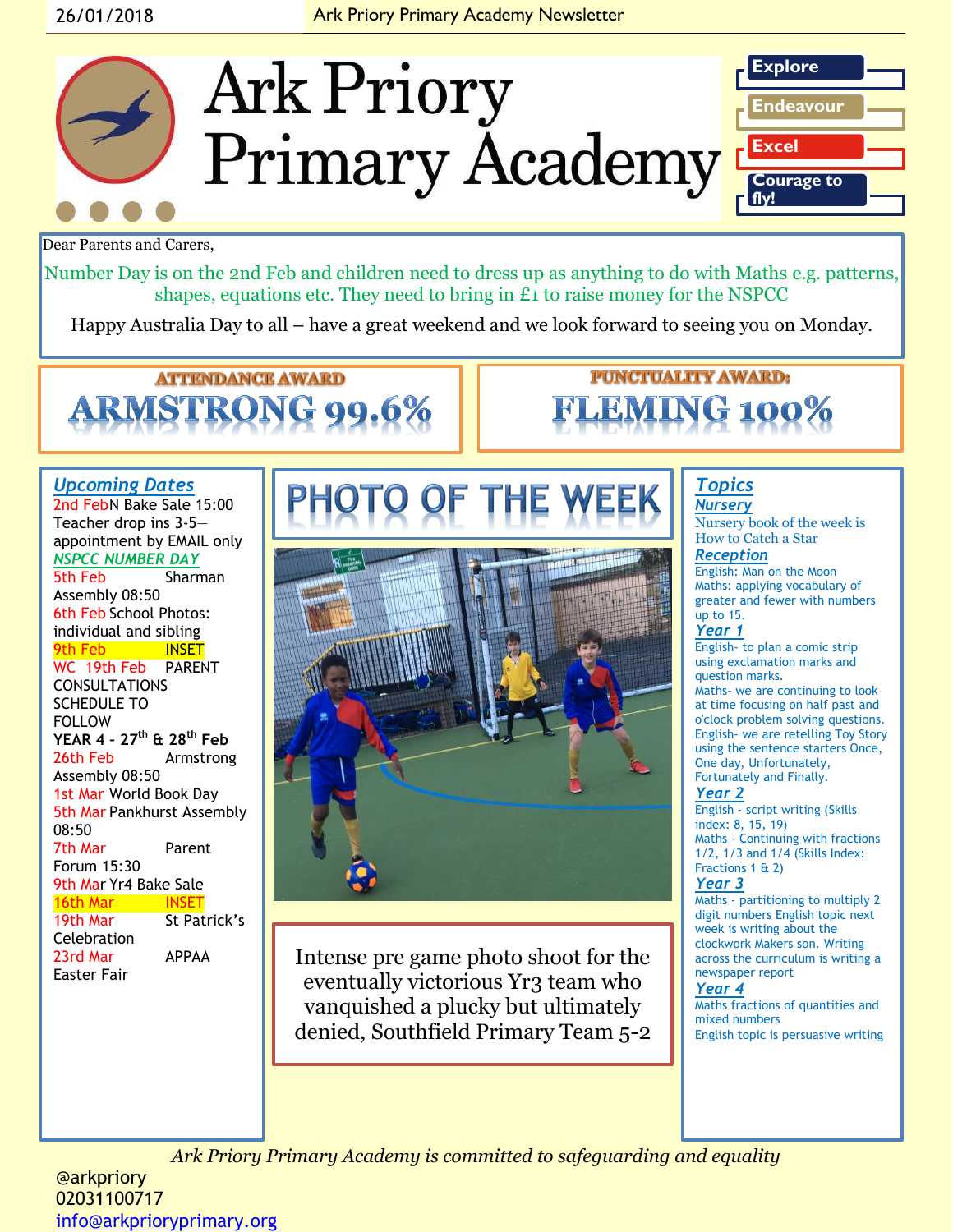# **Celebration Achievement**

Parents of Children named below are welcome to attend awards assembly These children will receive their certificate on: 5th February 2018 Yrs. 2,3 & 4 08:50 Yrs. R & 1 09:45

|                | <b>COURAGE</b> | <b>EXPLORE</b> | <b>ENDEAVOUR</b> | <b>EXCEL</b>     |
|----------------|----------------|----------------|------------------|------------------|
| $\mathbf R$    | William        | <b>Victor</b>  | Sophia G         | Abigail          |
| 1              | Anastasia      | Leon           | <b>Maryam</b>    | Leo <sub>O</sub> |
| $\overline{2}$ | Salma          | Genevieve      | Rua              | <b>Teddy</b>     |
| 3              | Sebastian      | Oishi          | Adrianna         | <b>Marcus</b>    |
| 4              | Joseph         | <b>Isabel</b>  | <b>Daisy</b>     | <b>Samuel</b>    |

# **Handwriting Awards**

| $\mathbf R$    | Clementine |  |
|----------------|------------|--|
| 1              | Indy       |  |
| $\overline{2}$ | Flynn      |  |
| 3              | Josette    |  |
| $\overline{4}$ | Rudy       |  |



*Ark Priory Primary Academy is committed to safeguarding and equality*  @arkpriory

02031100717 [info@arkprioryprimary.org](mailto:info@arkprioryprimary.org)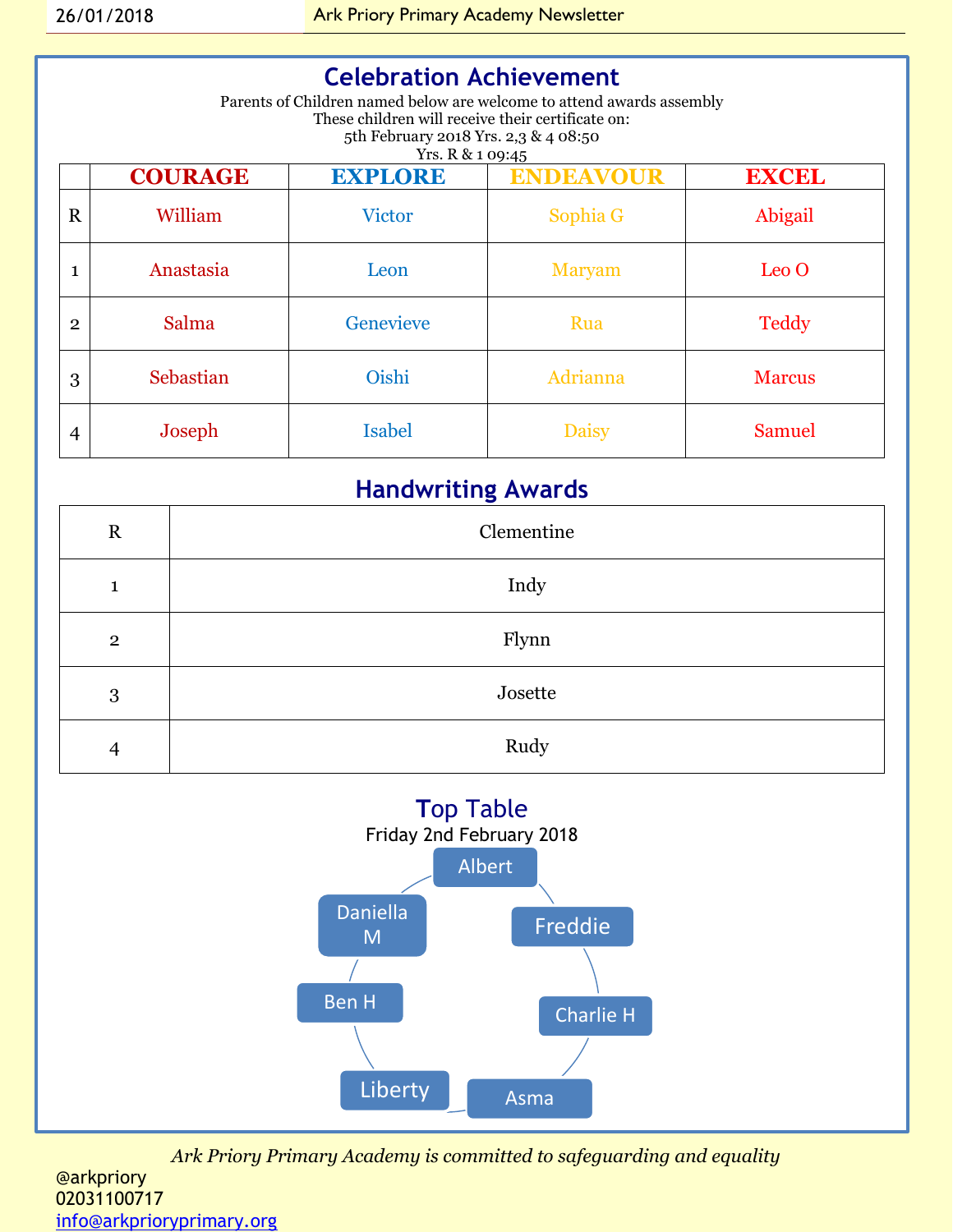# **Notices**

*Nursery*

- Nursery book of the week is How to Catch a Star. We are going to be finding out how stars and formed and using a range of materials to create our own representations of stars. Please see Tapestry for home learning. Reminder that home learning journals will be given out on a Friday and should be returned on a Monday.
- All children should return their learning journals every Monday
- Thank you to all of the parents who attended the phonics parents workshop if you were unable to attend please speak to a member of the nursery team as we have an information leaflet for you.
- Reminder that nursery is closed 19th-21st February.

# *Reception*

- Please can children bring in clean transparent bottles for rocket making
- Ms Sharma is on the lookout for reception parent volunteers to support library sessions on a Thursday afternoon. It's a great way to support our young readers! If you're interested please contact [l.sharma@arkprioryprimary.org](mailto:l.sharma@arkprioryprimary.org)
- Swimming for reception will commence the week after half term. Reception will put a swimming timetable on display for parents. Swimming costumes and hats must be blue or black.

#### *Year 1*

- Year 1 trip to Hounslow urban farm 7th Feb
- Can you PLEASE make sure that the green home learning folders that specific children get are completed and returned by Wednesday- as it NEEDS to be marked and returned by Friday with new learning inserted. Thanks

## *Year 2*

- Year 2 trip to London Zoo 30th January Tuesday we are going to London Zoo, please make sure your child is dressed in full school uniform not PE kit (Sharman)
- STEM day Monday.

## *Year 3*

Parent consultation for Archimedes 20th and 22nd Feb

# *Year 4*

# **General**

## **STEM Days**

- Year 2 STEM day 29th January -living things
- Year 3 STEM day 2nd February rocks
- Year 4 STEM day 16th January- electricity

#### - **Lost Items**

Parents please check their child's belongings for items that aren't theirs. Also please see APPAA newsletter for a list of items that were in lost property this week (possibly before Christmas)

## **Parking**

Parking in the area around the school is Permit Only. Please do not park in Permit Only areas as this causes problems for residents who cannot park.

#### - **Karate**

-

Karate classes for children and adults with Sensei Alex at Club des Sports, East Acton Lane on Monday, Wednesday and Fridays afternoons. Join us for a free trial plus 20% of the first terms fees for new students. Contact us at 07538497798 or [contact@londonkarate.co.uk](mailto:contact@londonkarate.co.uk) for more information.

*Ark Priory Primary Academy is committed to safeguarding and equality*  @arkpriory - 02031100717 [info@arkprioryprimary.org](mailto:info@arkprioryprimary.org)  - -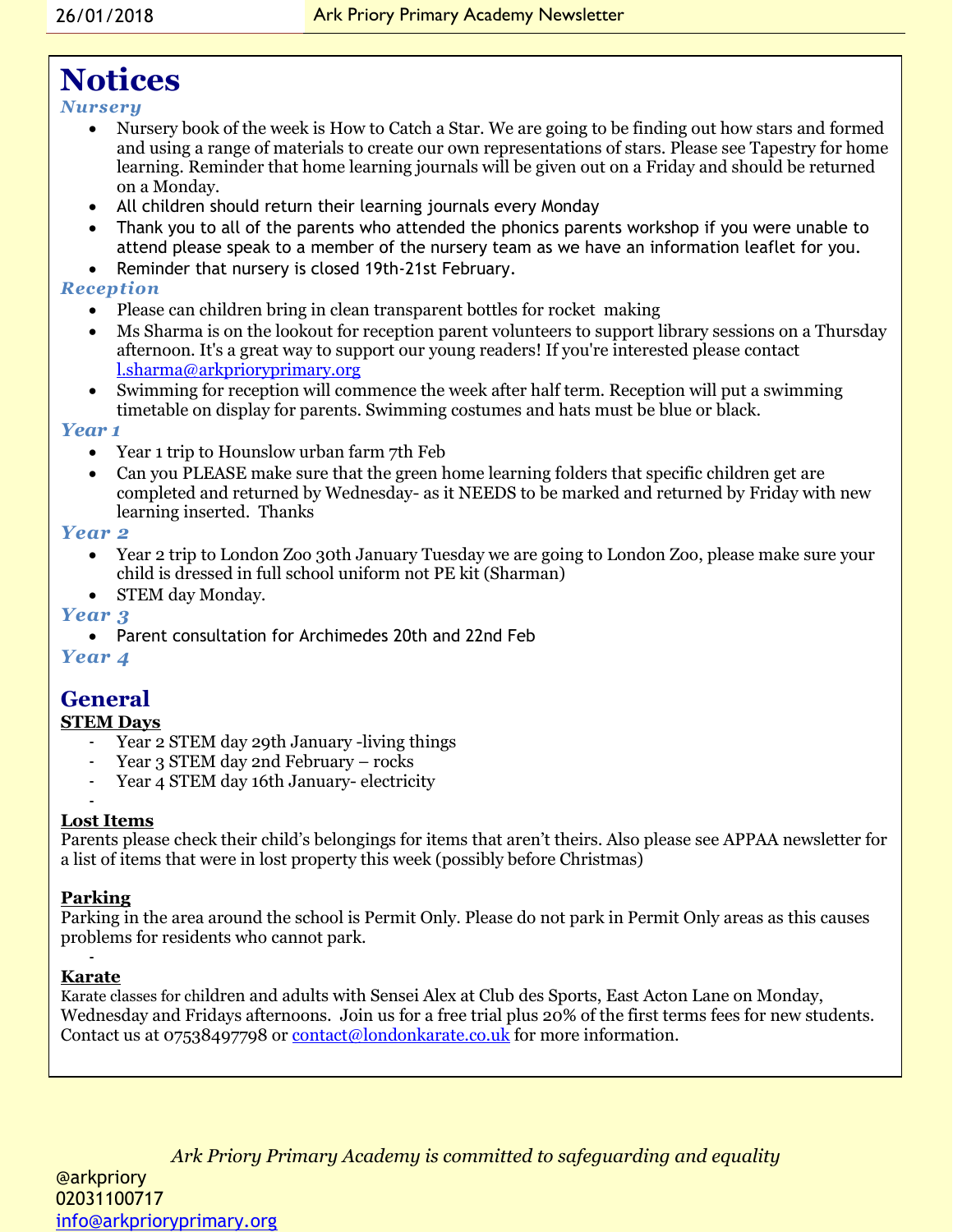



# *Frame it!*



The academy is appealing for unwanted picture frames of all shapes, sizes and styles to use in a new art project in the school. All donations are welcome via the academy office.



# *5 Minute Hero*

The academy is trying to provide more role models for children to spend some time interacting with. As such if you have an achievement you are proud of – professional or personal that you think would be appropriate for a 5 min presentation and a quick Q&A we would love to hear from you. We would be especially keen to hear from professionals who would be happy to talk through their pathways at school and university to reach their differing qualifications.

*Ark Priory Primary Academy is committed to safeguarding and equality*  @arkpriory 02031100717 [info@arkprioryprimary.org](mailto:info@arkprioryprimary.org)